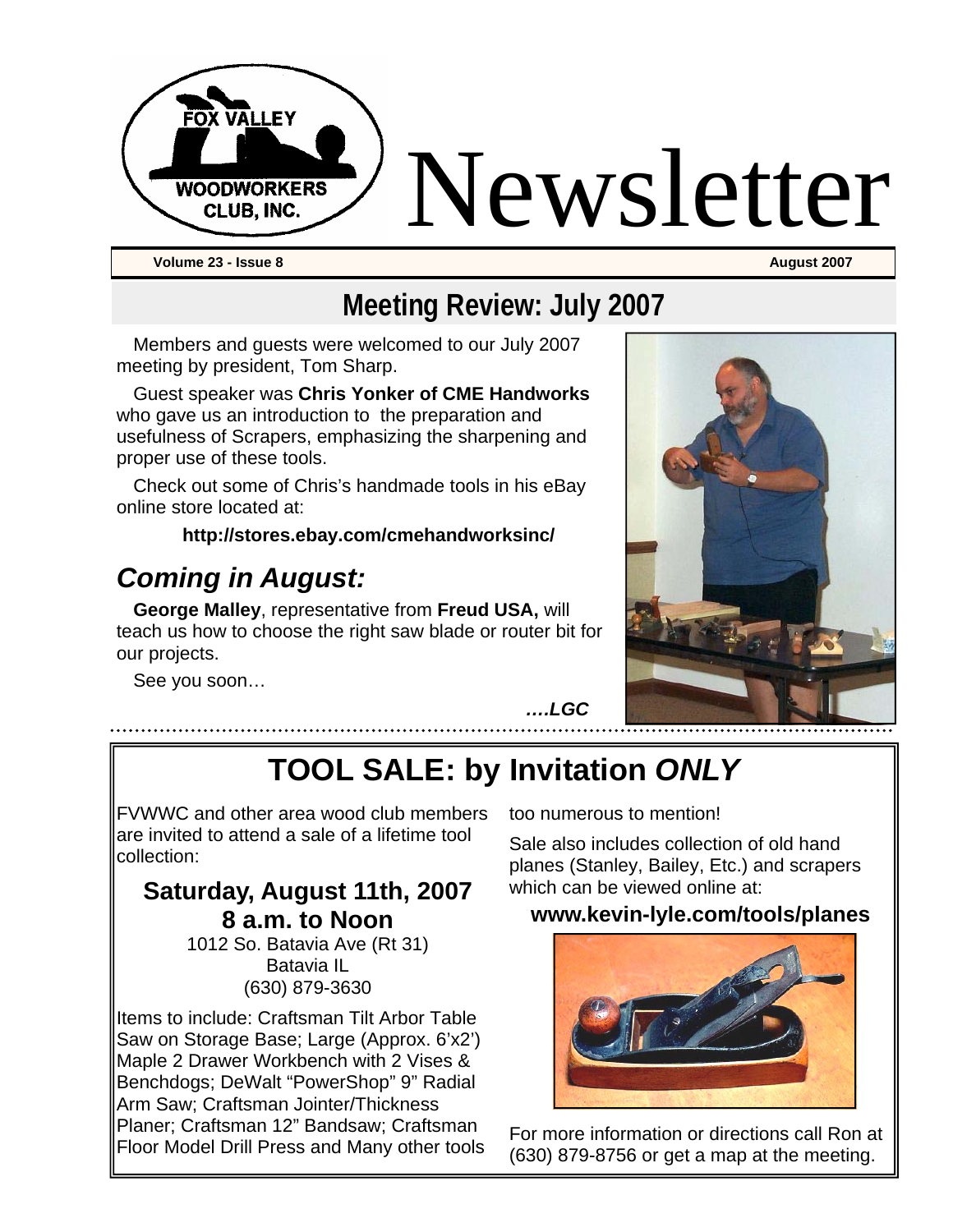## **FVWWC Events Calendar**

| Aug 7th  Tue  7:30 p.m.  FVWWC General Meeting: | George Malley, of Freud - Saw<br>blades and Router bits.                                                                                                                            |
|-------------------------------------------------|-------------------------------------------------------------------------------------------------------------------------------------------------------------------------------------|
|                                                 | Aug 11th  Sat  8 - 12  Tool Sale "By Invitation Only":<br>Map/Details at meeting or online at<br>www.fvwwc.org = Only area wood<br>club members & friends are invited<br>to attend. |
|                                                 | Aug 15th  Wed  8:00 a.m.  FVWWC's Breakfast Club: The<br>Red Apple Restaurant at 414 S<br>Schmale Rd - Carol Stream, IL --<br>Everyone is invited to stop by!                       |



### **FVWWC Officers & Staff woodworkers@fvwwc.org**

| President Tom Sharp                       |                            |
|-------------------------------------------|----------------------------|
|                                           | thomas.sharp@sbcglobal.net |
| Past President Ron Gilkerson              |                            |
|                                           | (630) 879-8756             |
|                                           | rongilker@hotmail.com      |
| Vice President  Matt Gauntt               |                            |
| Treasurer Doug Pfaff                      |                            |
| Secretary  Darrel Anderson                |                            |
| Program Committee  Robin Blair            |                            |
|                                           | blairr@saic.com            |
|                                           | Mike Brady                 |
|                                           | <b>Matt Gauntt</b>         |
| MembershipKen McFee                       |                            |
|                                           | themcfees@hotmail.com      |
| Editor/Webmaster  Linda Christensen       |                            |
|                                           | woodworkers@fvwwc.org      |
| Library Committee  Rick Moss              |                            |
|                                           | Dave Dockstader            |
|                                           | <b>Tom Zillman</b>         |
| Raffles/Photographer  Charlie Christensen |                            |
| Club Logo ItemsGail Madden                |                            |
| Show & Tell MCMatt Gauntt                 |                            |
| Show Chairman Mike Madden                 |                            |
| Toy Drive Coordinator  Gail Madden        |                            |
| Member-at-LargeJames Nellis               |                            |
| Audio/Visual TechRobin Blair              |                            |
|                                           |                            |
|                                           |                            |

## **FVWWC MONTHLY DRAWING**

*The race continues!!!* The ticket sales for the **Bosch 10" Miter Saw** are doing well and we look forward to being able to give it a new home real soon. Remember to get your tickets for this **Special Drawing**. We will sell tickets, \$5 ea/5 for \$20, until we reach our goal and then we will pull for to see who gets to take it home!

We will again have our regular variety of items to choose from in our **Regular Monthly Drawing** with proceeds from all raffles and silent auctions going towards future drawing items and the FVWWC general operating fund so, when you play, everybody comes out a winner!...



#### **Bosch 10" Dual-Bevel Slide Miter Saw** - **Model 4410L**

- New Arbor Laser Tracking for precision cutting
- Microfine miter adjustment knob
- Blade Diameter: 10″
- Arbor Size: 5/8″ Length: 37-1/4″ Wt lbs.): 55 • Bevel Stops: 0°, 33.9°, 45° left and right
- At 45/45 Max Height = 1-1/4" x 8-1/2"
- Max. Motor HP 3.0
- Bevel Angle Range: 47° left and 46° right

#### *...See you at the meeting!*

#### **Winners of the July Regular Drawing were:**

**1st: Bud Light - Bosch 10.8v Pocket Driver** 

**2nd: Bernie Kotera - Set of Brad Point Drill Bits donated by Rich Rossio of L & R Collectibles & Glass.** 

**Catalogs & Discount Coupons Donated by our friends at Woodworks, Ltd. of Dallas, TX went to:** 

 **John Warwick, Jack Sieger & Robin Blair**

### **Charlie Christensen - FVWWC Raffle Chairman**

**2 FVWWC - PO BOX 1041 - BATAVIA, IL 60510-1041 2007**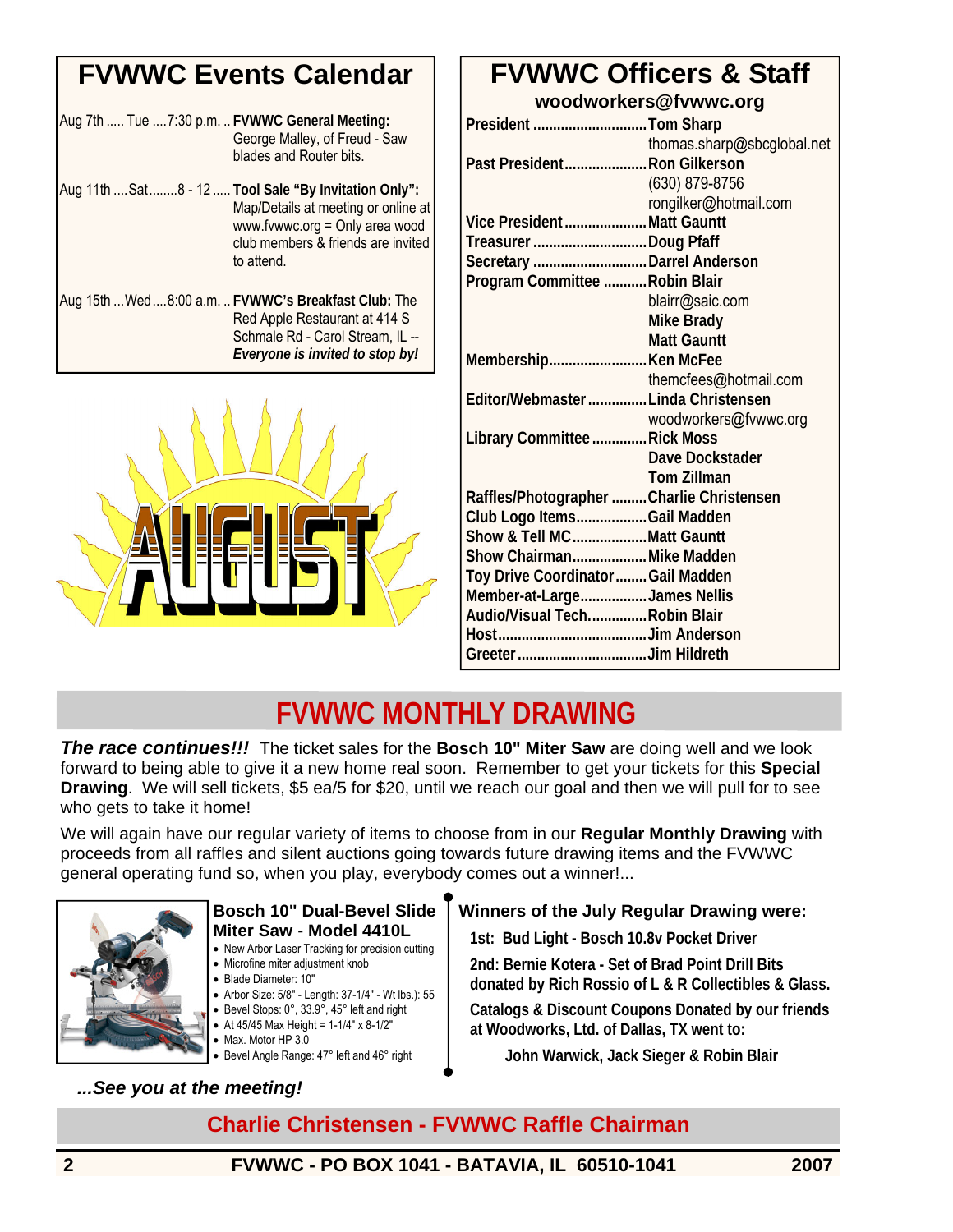### **Show & Tell July 2007 Matt Gauntt. MC**

*EDITOR'S NOTE: Due to "circumstances beyond my control" my notes from the July meeting were misplaced leaving me with only the photos on record for the Show & Tell portion of the evening.* 

*My apologies to those participating in the S&T for July 2007. Hope everyone enjoys the photos of these fascinating projects.* 

*--- LGC, FVWWC Editor*